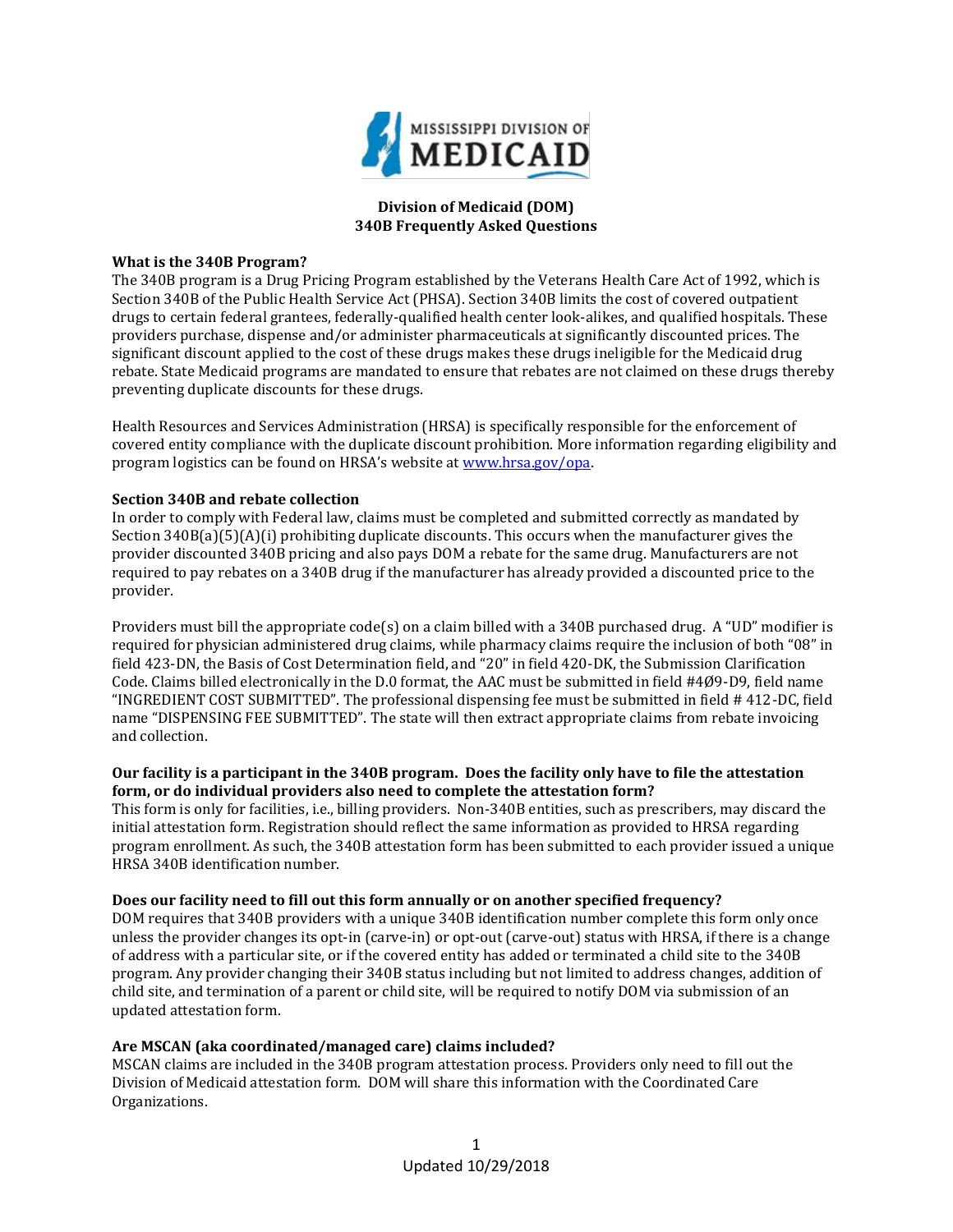## **Does the 340B billing requirement apply to Coordinated Care Organizations?**

Yes. Coordinated Care Organizations must adopt the same 340B billing policies as DOM.

### **What will happen if a 340B entity does not complete and return the attestation form to Medicaid?**

The new policy, including attestation form, is in alignment with Centers for Medicare and Medicaid and Office of the Inspector General recommendations for Medicaid agencies. It is the intent of the Mississippi Division of Medicaid that all 340B providers will complete the form and submit it to DOM. If a 340B provider does not submit the attestation form, that provider will be considered by Medicaid as a non-340B entity (an opt-out provider that purchases drugs at 340B pricing but will never bill the Division of Medicaid for 340B purchased drugs). That fact may trigger audits from 340B regulatory bodies and drug manufacturers. Registration by a 340B covered entity is required on th[e www.hrsa.gov/opa](http://www.hrsa.gov/opa) website in order for the state to validate a covered entity's participation in the 340B program.

#### **What is the correct contact information to whom a provider should submit either a new or updated 340B covered entity attestation and enrollment form?**

A Mississippi Medicaid provider who is currently registered with HRSA as a 340B covered entity may submit the attestation form to Conduent via one of the methods:

a. [E-mailtomsinquiries@conduent.com,](mailto:E-mailtomsinquiries@conduent.com) or

- b. Fax to 888-495-8169, or
- c. Mail to P. O. Box 23078, Jackson, MS 39225

## **I am a prescriber and I do not know why I received the 340B attestation letter. What am I to do with this?**

Identified Mississippi Medicaid providers received this letter in order for DOM to have comprehensive documentation of current 340B provider registration status. This entity received a letter because this provider was previously identified by HRSA and registered as a 340B covered entity. Refer to <https://www.hrsa.gov/opa> regarding the definition of 340B covered entity and general policy guidelines for entities. Non-340B entities may discard the letter.

### **The only drugs that we purchase through 340B are injectables. Since these are only administered in conjunction with an office visit and therefore covered under our rate, I am not sure how this is to be handled.**

The facility is required to complete the attestation form and submit to Medicaid. DOM will have documentation that your facility is recognized as a 340B entity (opt-in) and will bill Medicaid for 340B drugs. Having such documentation on file will assist the agency with drug manufacturer's rebate disputes in the future.

For providers who bill on a CMS 1500 Health Insurance Claim Form or Uniform Billing (UB-04) Form and elect to opt-in, effective November 1, 2018, a UD modifier is required to identify a 340B purchased drug in addition to the corresponding Healthcare Common Procedure Coding System (HCPCS) and National Drug Code (NDC).

### **How do covered entities check to see if a facility has already been registered with HRSA?**

Providers and pharmaceutical manufacturers may check HRSA's 340B Medicaid Exclusion File located at [https://opanet.hrsa.gov/opa/CEMedicaidExtract.](https://opanet.hrsa.gov/opa/CEMedicaidExtract) Validation of 340B status will help providers, drug manufacturers, and the state avoid the duplicate discount prohibition set by Federal law.

### **The facility has multiple locations with more than one HRSA-issued 340B identification number. Do we have to provide all 340B issued IDs with the attestation form?**

Yes. DOM requires that all providers carving in 340B medications provide all HRSA-issued 340B identification numbers with their attestation form. DOM has submitted letters to each HRSA-registered provider that has been issued a unique, individual 340B ID.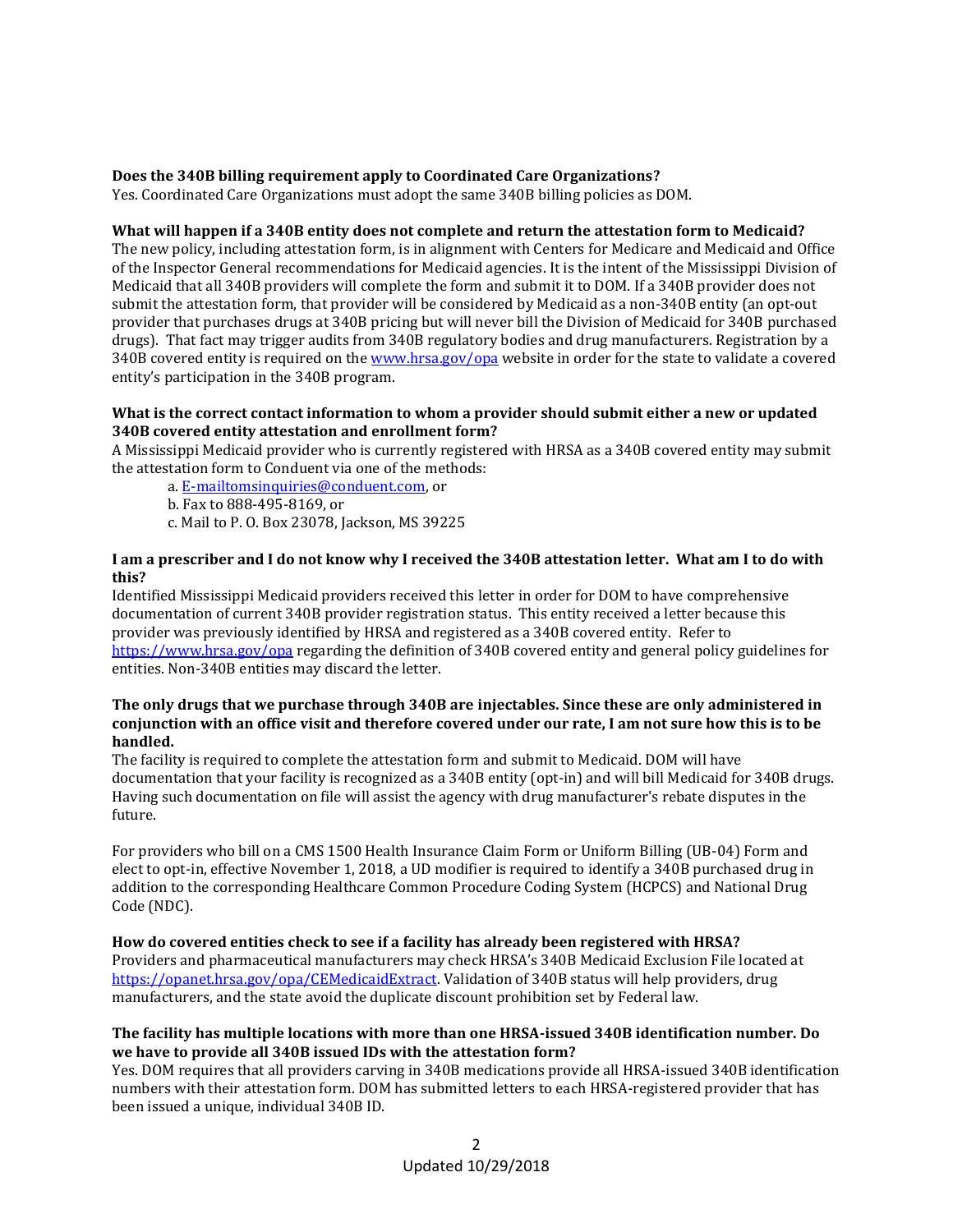Since the possibility exists of participating Mississippi Medicaid providers having a "one to many" NPI number, for example, when several Mississippi Medicaid Provider ID numbers associated with a single NPI number, DOM must validate the individual 340B ID numbers as either electing to opt-in or opt-out of billing 340B-purchased drugs to DOM. Providing each 340B ID with corresponding NPI(s) and associated Medicaid provider number(s) will help the state identify and validate providers which may share the same billing NPI. Both NPI and linked Medicaid provider number(s) should be reported to HRSA.

## **If a covered entity has terminated or added a child site, or if there has been an address change with one of the corresponding sites, does a provider need to communicate any changes or updates to the Division of Medicaid?**

Yes. Any HRSA-enrolled Mississippi Medicaid provider that has a change of address with either the parent site or child site should communicate this change immediately with HRSA. After HRSA has been notified of any change, the provider should complete a new attestation form located on DOM's website indicating the provider's name, address, 340B ID, provider NPI, provider's corresponding Medicaid provider number, etc. as required on the form. The provider shall indicate which Medicaid provider ID(s) corresponds to the specific NPI number. If an NPI has multiple Medicaid provider ID numbers, then the provider should indicate this on the form.

DOM requires that a new attestation form shall be completed by the provider and submitted to Conduent, the Fiscal agent for the Mississippi Division of Medicaid, if a child site has been added to or terminated from the 340B program,

# **Are contract pharmacies allowed to bill Medicaid for 340B drugs?**

No. Drugs acquired through the federal 340B drug pricing program and dispensed by 340B contract pharmacies as defined by HRSA are not covered by DOM. Therefore, a 340B contract pharmacy must carve out DOM Fee for Service and MSCAN from its 340B operation. DOM will not reimburse contract pharmacies for 340B drugs billed to DOM.

# **What if our facility is registered as a "carve-in / opt-in" covered entity and bills for a drug that is deemed not eligible through the 340B drug pricing program?**

If the drug is not eligible for 340B pricing, the provider will bill the drug at the usual and customary charge for the drug and should not include the UD modifier for physician administered drug claims or both the "20" and "08" in fields 420-DK and 423-DN, respectively, for pharmacy claims.

### **How does a provider carve-out Medicaid?**

A covered entity will choose to forego the 340B discount drugs for all Medicaid beneficiaries. If the provider chooses to carve-out, according to HRSA and the 340B Prime Vendor Program (PVP), the 340B drug is dispensed and administered to non-Medicaid patients.

### **Why has our facility received several letters for the same billing ID number?**

When several Mississippi Medicaid Provider ID numbers are associated with a single NPI number, DOM must validate the individual 340B ID numbers as either electing to opt-in or opt-out of billing 340B-purchased drugs.

## **I am a hospital provider. It is our responsibility to purchase drugs which are cost effective considering so many patients are receiving Medicaid. Is the questionnaire intended for hospitals or for just those practicing retail pharmacies?**

The 340B Attestation Form is for both pharmacy and outpatient medical providers that purchase and dispense 340B drugs to qualified Medicaid beneficiaries. Providers must maintain their registration with HRSA in addition to registering with the State of Mississippi as a 340B Covered Entity. The appropriate modifiers should be utilized when billing 340B medications. For more information, please visit the Division of Medicaid's 340B webpage located at [https://medicaid.ms.gov/providers/pharmacy/340b-program/.](https://medicaid.ms.gov/providers/pharmacy/340b-program/)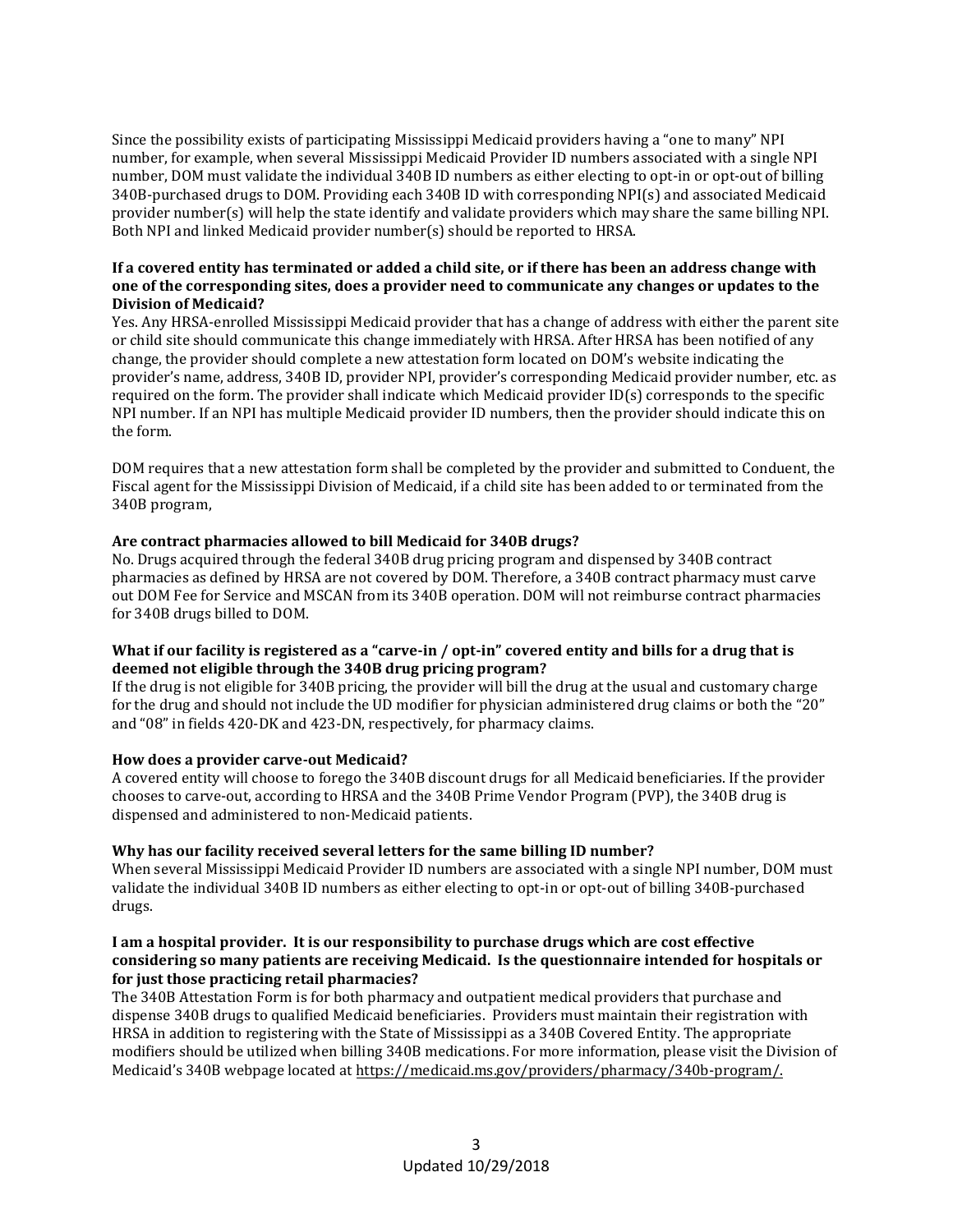### **Does the requirement for modifier include managed care plans such as Magnolia and United Health, or does it apply to fee for service only?**

Yes. Coordinated Care Organizations must adopt the same 340B billing policies as DOM.

# **Does the requirement for the UD modifier apply to claims billed to Medicaid when Medicaid is the secondary payer?**

Yes. Providers must include the UD modifier for 340B purchased and administered drugs billed secondary to Medicaid on CMS 1500 and outpatient UB-04 claims.

# **Is the UD modifier needed for all 340B drugs on outpatient claims as of November 1? If a drug is not paid separately (paid as part of the APC bundle), is the UD modifier required on those drugs not paid separately by Medicaid?**

For providers who bill on a CMS 1500 Health Insurance Claim Form or Uniform Billing (UB-04) Form and elect to opt-in, effective November 1, 2018, a UD modifier is required to identify a 340B purchased drug in addition to the corresponding Healthcare Common Procedure Coding System (HCPCS) and National Drug Code (NDC) on outpatient billed claims. Bundled drugs that are not paid separately are not included with this requirement.

## **Does the requirement to bill at Actual Acquisition Cost (AAC) apply to physician administered drugs provided to a Medicaid patient in an Outpatient setting in a hospital, and does the requirement to bill at AAC apply only to Fee for Service Medicaid patients, or does it also apply to patients with United and Magnolia Managed Medicaid plans?**

The Actual Acquisition Cost (AAC) billing requirement applies to point-of-sale (POS) pharmacies in fee-forservice (FFS) and coordinated care organizations (CCOs) electing to dispense and/or administer drugs which have been purchased under the rules of the 340B program. The AAC billing requirement does not currently apply to physician administered drugs billed on a CMS 1500 Health Insurance Claim Form or Uniform Billing Form (UB-04).

# **What process are hospital outpatient departments considering for drugs that are purchased in a unit/quantity different from the CPT unit/quantity?**

Medical providers purchasing and dispensing 340B medications as part of a physician administered drug claim should bill the drug according to the HCPCS amount prescribed.

For example, a 1-gram bottle of ceftriaxone is purchased. The provider dispenses only 500mg of the drug. HCPCS code J0696 (250mg per billed unit) would be billed for two units equaling 500mg of product.

## **Will DOM continue to use HRSA's Medicaid Exclusion File? If so, please describe how DOM will use the file and what is expected of entities in regards to maintaining the file. Since DOM is moving to a UD modifier model, entities may need to show HRSA auditors what the file expectations are for participating Mississippi covered entities.**

HRSA currently requires that covered entities recertify their eligibility annually in order to maintain their status in the 340B drug program. Providers are expected to follow HRSA guidelines for program adherence.

When recertifying, it is important to provide HRSA both the provider's NPI number and all associated eightdigit Mississippi Medicaid Provider ID numbers. This information, in addition to the 340B Attestation Form, is used to validate a covered entity's eligibility when billing Medicaid for drugs purchased and dispensed through the 340B program. Once the provider's information has been validated by crosschecking the HRSA website information with the Attestation Form, the provider's eligibility is then updated in the state's Medicaid MMIS system.

Claims that are billed for 340B drugs must have the appropriate modifier attached at the billed line level for proper adjudication. If the covered entity is not registered with the state, the claim will deny at the line level where the appropriate modifier was utilized.